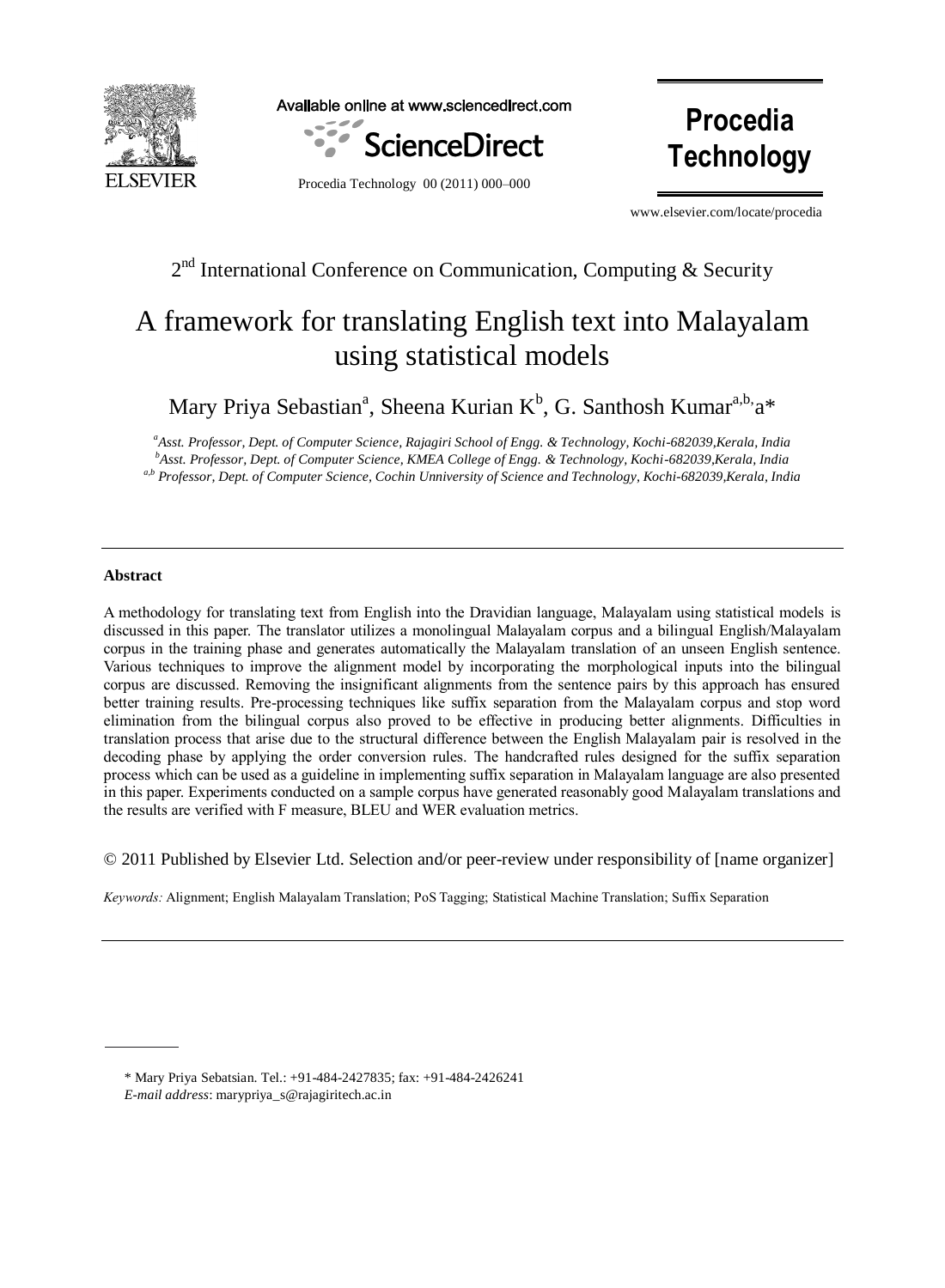# **1. Introduction**

Statistical Machine Translation (SMT) is one of the upcoming applications in the field of Natural Language Processing and it treats translation as a machine learning problem. In SMT as discussed in [1], a learning algorithm is applied to huge volumes of previously translated text usually termed as parallel corpus. Any numbers of previously unseen sentences are translated by the SMT system automatically after examining the sample corpora. The statistical machine translator proposed in this paper is developed to translate a sentence in English into Malayalam.

Since Malayalam is an agglutinative language, its grammar rules are too complex in nature. In most cases Malayalam words contain a lexical root to which one or more affixes are fitted. Malayalam affixes are commonly suffixes that are derivational or inflectional. The span of agglutination is really long in Malayalam and hence it results in lengthy words with great number of suffixes. In Malayalam the verb comes at the end of the sentence and it follows a typical word order of Subject Object Verb (SOV). However, Malayalam language permits word order to be altered and makes it a relatively word order free language. Due to the morphological richness and intricate nature of Malayalam, very few attempts have been made to translate texts from other languages into Malayalam.

Due to the fact that English and Malayalam belong to two different language families, various issues are encountered when English is translated into Malayalam using SMT. As a part of resolving the issues, the basic underlying structure of the SMT is modified to a certain extent. The training results are improved by subjecting the Malayalam corpus to certain pre-processing techniques like suffix separation and stop word elimination. Various handcrafted rules based on the typical "sandhi" rules in Malayalam are designed for the suffix separation process and these rules are classified based on the Malayalam syllable preceding the suffix in the inflected form of the word. The alignment model is refined by removing the insignificant alignments from the bilingual corpus with the aid of PoS Tags and by incorporating the knowledge of cognates, name entities and the predictable Malayalam words. In decoding a new unseen English sentence, the structural disparity that exists between the English Malayalam pair is fixed by applying order conversion rules. The statistical output of the decoder is further furnished by adding the missing suffixes with the help of the mending rules.

## *1.1. Related Work*

SMT based on statistical method was first proposed by IBM in the early nineties [1].Experiments on statistical machine translation were carried out among many foreign languages and English. For SMT, development of statistical models as well as resources for training like a parallel corpus is needed. Due to the scarcity of full fledged bilingual corpus, works in this area remain almost stagnant. Therefore accomplishment of an inclusive SMT system for Indian languages still remains a goal to be achieved. A work on English to Hindi statistical machine translation [1] which uses a simple and computationally inexpensive idea for incorporating morphological information into the SMT framework has been reported. Another work on English to Tamil statistical machine translation is also reported in [2]. The morphological richness and complex nature of the Malayalam language account for the very few attempts made to translate texts from other languages into Malayalam. A pure statistical machine translation from/in the Malayalam language is yet to be published.

The rest of this paper is organized as follows: In Section 2 a brief overview of the proposed architecture of the English Malayalam SMT is done. Section 3 highlights the method of incorporating morphological knowledge into the corpus and the details of modified alignment model. The role of suffix separation in machine translation and details about the classification of the suffix separation rules is discussed in Section 4. Observations and results achieved from the experiments conducted on a sample English/Malayalam corpus is discussed in Section 5. Finally, the work is concluded in Section 6.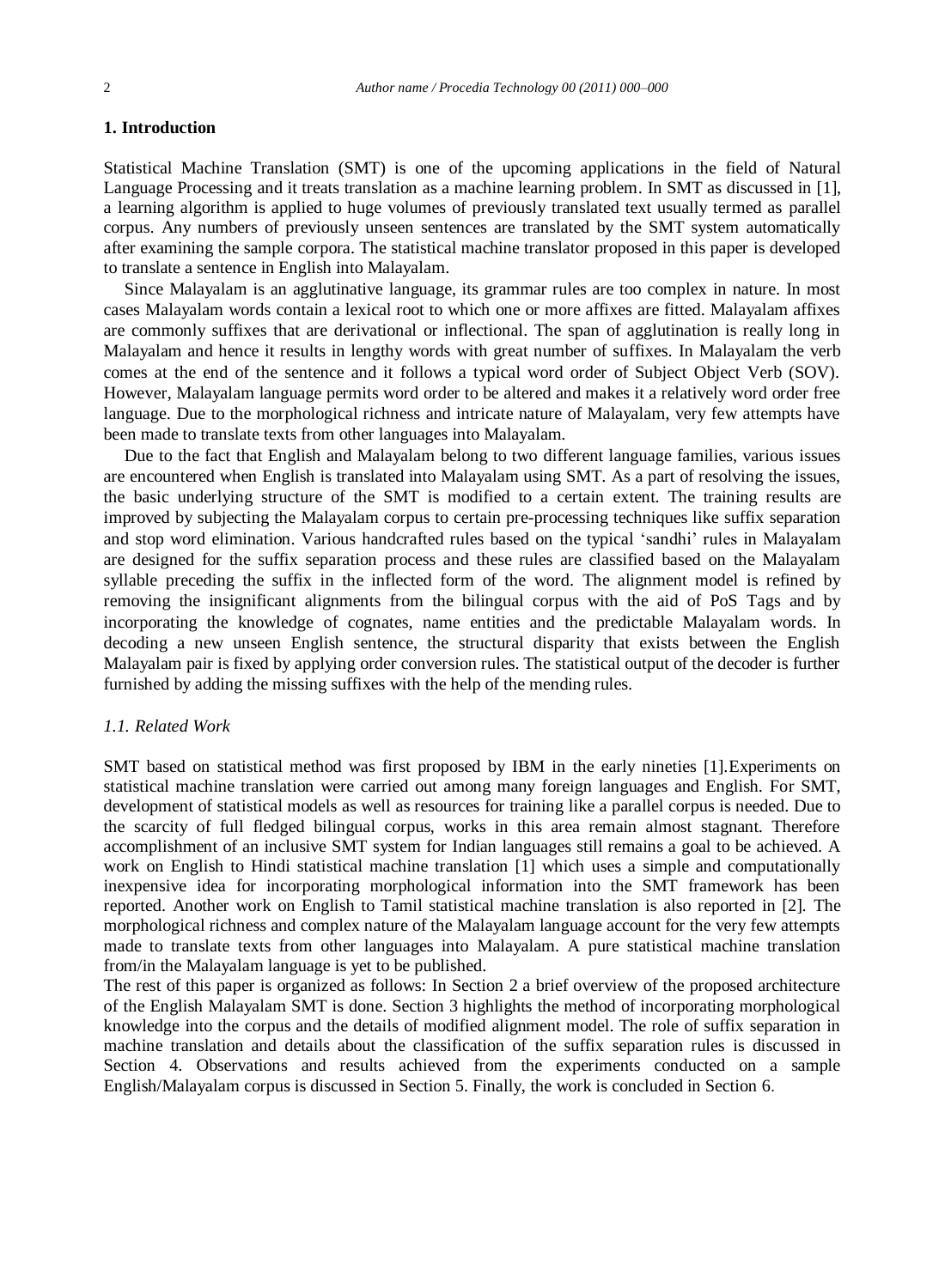#### **2. Developing the corpora**

The first challenging task in building the SMT is the requirement of huge volumes of translated text of English and Malayalam. Huge volumes of translated text of English and Malayalam are required to build the SMT. Malayalam corpus can be built from Malayalam data that is found on the web. Several Malayalam newspapers and magazines of different editions are available online. But the difficulty lies in identifying its equivalent line by line English translation, which is very rarely found in the web. Malayalam corpus can be built from online Malayalam newspapers and magazines. Since it is hard to find the equivalent line by line English translation, building English/Malayalam corpus is a difficult task. Less number of these resources in the electronic form adds on to the difficulty of implementing SMT. Moreover in the bilingual translations available, a one to one correspondence between the words in the sentence pair is hard to find. The reason behind this occurrence is solely the peculiarity of Malayalam language. A linguist when asked to translate sentences into Malayalam, have a wide range of options to apply. The words "daily life" is translated as "mang mange and more "(nithyenayulla jeevitham) or "നിത്യജീവിതം" (nithyajeevitham) according to the will of the linguist. Even though the two translations share the same meaning, there is a difference of latter being a single word. Scope of occurrence of such translations cannot be eliminated and hence certain sentence pairs may lack one to one mapping between its word pair. Therefore to build the English/Malayalam translation corpus, the work has to be started from the scratch.

## **3. Overview of English Malayalam SMT**

In the training process the translations of a Malayalam word is determined by finding the translation probability of an English word for a given Malayalam word. The corpus that is considered is a sentence aligned corpus where a sentence in Malayalam is synchronized with its equivalent English translation. The aligned sentence pairs are subjected to training mechanism which in turn leads to the calculation of translation probability of English words. The translation probability is the parameter that clearly depicts the relationship between a word in Malayalam and its English translation. This results in generating a collection of translation options in English with different probability values for each Malayalam word. Of these translation options the one with the highest translation probability is selected as the word to word translation of the Malayalam word. Once the estimates for the translation parameter are obtained from training, an unseen English sentence can be translated by the decoder by applying Bayes rule [4].

The overall architecture of the English Malayalam SMT is given in Fig 1. In SMT, a bigram estimator [4] is employed as the language model to check the fluency of Malayalam. For the translation model, which assigns probabilities to English-Malayalam sentence pairs, IBM Model 1 training technique [3] is chosen. A variation of Beam Search method [7] is used by the decoder to work with the statistical models. To make the process of training less complex, different features are added in the training technique. The decoder is also modified for obtaining better Malayalam sentences by incorporating certain post editing techniques. The details are given in the following section.

# *3.1. Preprocessing the corpora in the training phase*

The method used for finding the translation probability estimate in SMT is the EM algorithm [6] but a large number of insignificant alignments are generated when this method is adopted. Hence an alignment model with PoS tagging [10] is used in diminishing the set of alignments for each sentence pair. Here, category tags of the same type are used in tagging the words of both languages. As discussed in [12], Malayalam language is enriched with enormous suffixes and the words appear mostly with multiple suffixes The Suffix separator is employed to extract roots from its suffixes. By incorporating a lexical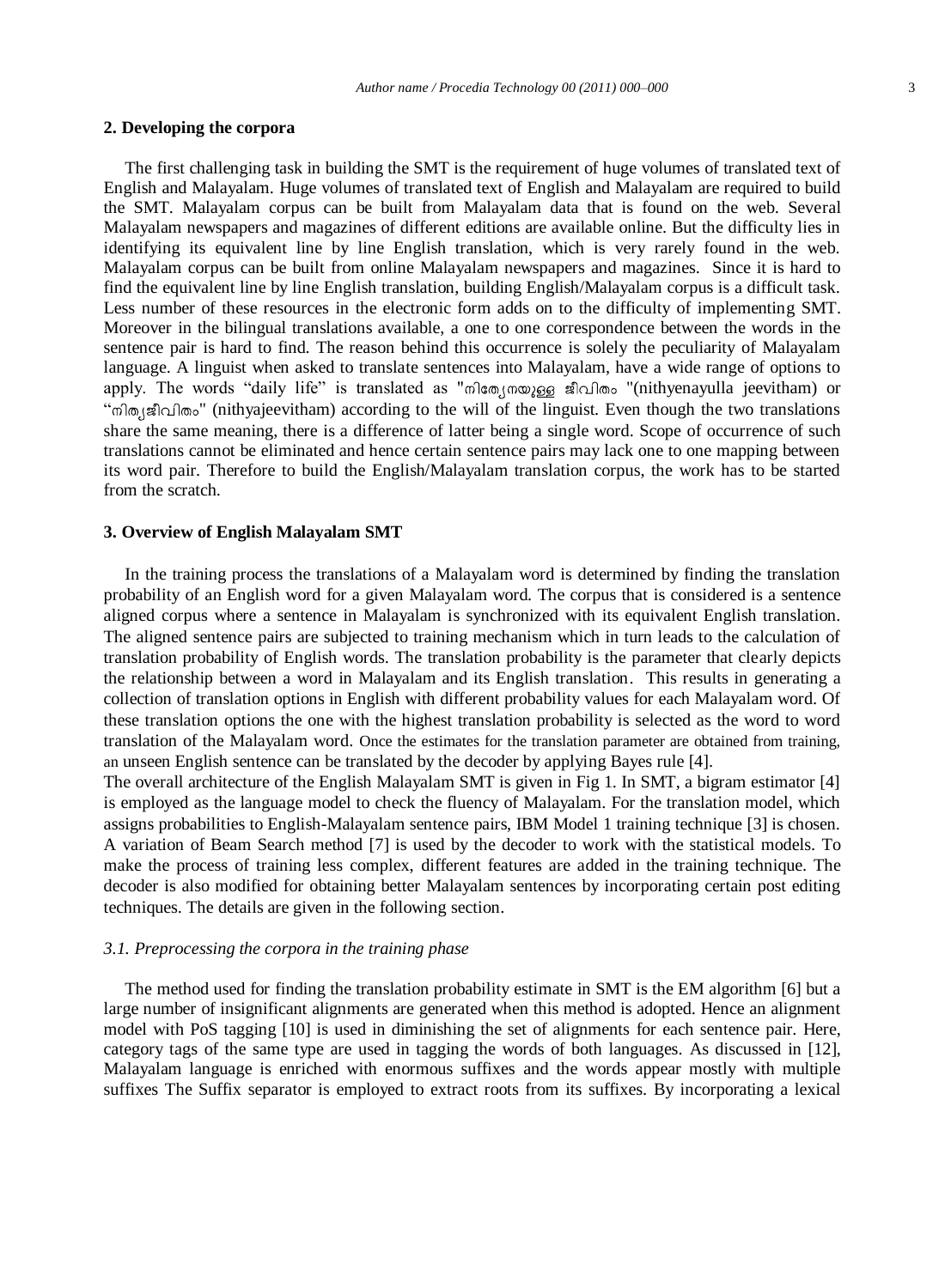database(a collection of noun roots and verb roots), a suffix database(suffixes in Malayalam) and a "sandhi" rule generator, the functioning of the suffix separator is further enhanced, resulting in a Malayalam corpus comprising only of root words and suffixes.'  $\cos'(ude)$ , ' $\cos'(il)$ , ' $\sin(kl)$  etc are examples of suffixes separated from Malayalam corpus.



Fig. 1. Architecture of English Malayalam SMT

Certain Malayalam words, which are not in root form, still have equivalent meaningful translations in English. The word 'അവന്റെ'(avante)' is semantically equivalent to the word 'his' in English. Even though  $\infty$  avante) has a suffix appended, it need not be suffix separated. Suffixes separated from the Malayalam corpus and certain words in English like 'of', 'by' etc are useless in the translation process and therefore they are eliminated from the corpus before subjecting to training.

#### *3.2. Decoding phase*

In the decoder different syntactic tags are used to denote the syntactic category of English words. For example the sentence "He has a car "is tagged as He/PRP has/VBZ a/DT car/NN using the POS tagger. Since English and Malayalam belong to two different language families, they totally differ in their subject verb order. Order conversion rules are framed to reorder English according to the sentence structure and the word group order of Malayalam. For example, 'he ran quickly' may be translated as 'জ $\epsilon$  $\alpha$ '(avan vegathil oodi) since adverbs are always placed before verbs in Malayalam sentences.

To obtain SCM, the end product of the decoder, the order converted English sentence is split into phrases and a phrase translation table with different options of Malayalam translations is developed. Various hypotheses are created by choosing translation options and the best translation is determined by extending the hypotheses and picking the one with maximum score. Since SMT is trained with root words in Malayalam, the statistical outcome of the decoder lacks the required suffixes in the words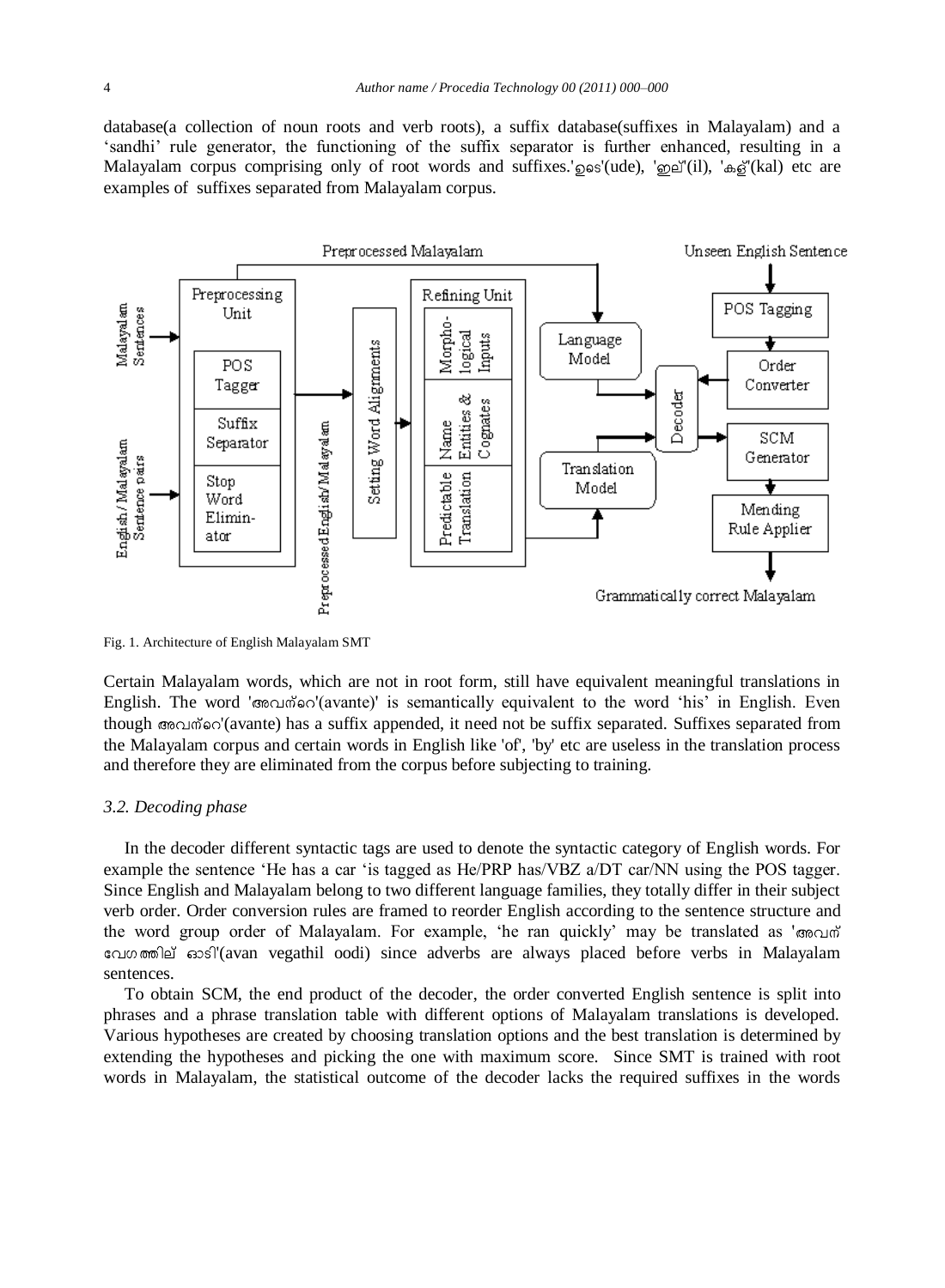generated. Hence SCM fails to convey the complete meaning depicted in a sentence. This undesirable result has been set right by applying various mending rules which helps in converting SCM into GCM. For the sentence 'I saw her', 'ഞാന് അവള് കണ്ടു'(njan aval kandu) is the statistical output though 'ഞാന് '(njan avale kandu)is its correct translation. Mending Rule Applier rejoins the suffix and the word 'അവള്'(aval) becomes 'അവളെ'(avale). For the sentence having the structure 'I/PRP saw/VBD her/PRP\$', the mending rule is given as If (PRP VBD PRP\$) append the suffix ' $\varphi$  'to the translation of PRP\$. Equipped with a decoder having a complete set of hand crafted rules, capable of handling all types of sentence structures, better results are obtained.

#### **4. Building and refining the Alignment Model**

The EM Algorithm [3] defines a method of estimating the parameter values of translation for IBM model1[4]. By this algorithm there is equal chance for a Malayalam word to get aligned with any English word in the corpus. Therefore initially the translation probability of all English words is set to a uniform value. Suppose there is N number of English words in the corpus, the probability of all Malayalam words to get mapped to an English word is 1/N. To start with the training process we set this value as the Initial Fractional Count (IFC) of the translation probability. Alignment weight for a sentence pair is calculated by observing the IFC of all the word pairs present in the alignment vector. The Alignment Probability (AP) of all the sentences is calculated by multiplying the individual alignment weight of each word pair in the sentence pair. The calculated alignment probability of the sentence pairs is then normalized to get Normalized Alignment Probability (NAP).

Fractional count for a word pair can be revised from the normalized alignment probabilities. A word in Malayalam may be aligned to a same English word in many sentences. Therefore when the fractional count of a word pair is recomputed, all sentence pairs are analyzed to check whether it holds that particular word pair. If it is present in any pair of sentence, the alignment probabilities of the alignment vectors holding that word pair are added up to obtain the Revised Fractional Count (RFC). By normalizing the revised fractional counts (NFC) new values of translation probability is obtained.

Hopefully the new values achieved will be better since they take into account the correlation data in the parallel corpus. Equipped with these better parameter values, we can again compute new alignment probabilities for the sentence pairs. From these values a set of even-more-revised fractional counts for word pairs is obtained. Repeating this process over and over will help the fractional counts to converge to better values. The translational probability of the English word given a Malayalam word is found to determine the best translation of a Malayalam word. It is achieved by comparing the translation probabilities of English words associated with it and picking the one with highest probability value.

Since for a sentence pair all the possible alignments were considered in the training process, huge number of alignment is produced due to this approach. Also, depending upon the word count of the Malayalam sentence, the number of alignments varies. The number of alignments generated for any sentence pair is equal to the factorial of the number of words in the sentence. The amount of memory required to hold these alignments is a problem which cannot be overlooked. Lengthy sentences worsen the situation since word count of the sentence is the prime factor in determining alignments. In the preprocessing phase suffixes are separated from the Malayalam words in the corpus. Suffix separation results in further increase of sentence length which in turn increases the number of word alignments. Also the training method based on EM Algorithm generates a large number of insignificant alignments. An example of an unwanted alignment is shown in Fig. 3.

To get rid of the alignments which have no significance and to reduce the burden of calculating the fractional count and alignment probabilities for every alignment of sentence pairs, the morphological information is incorporated into the corpora.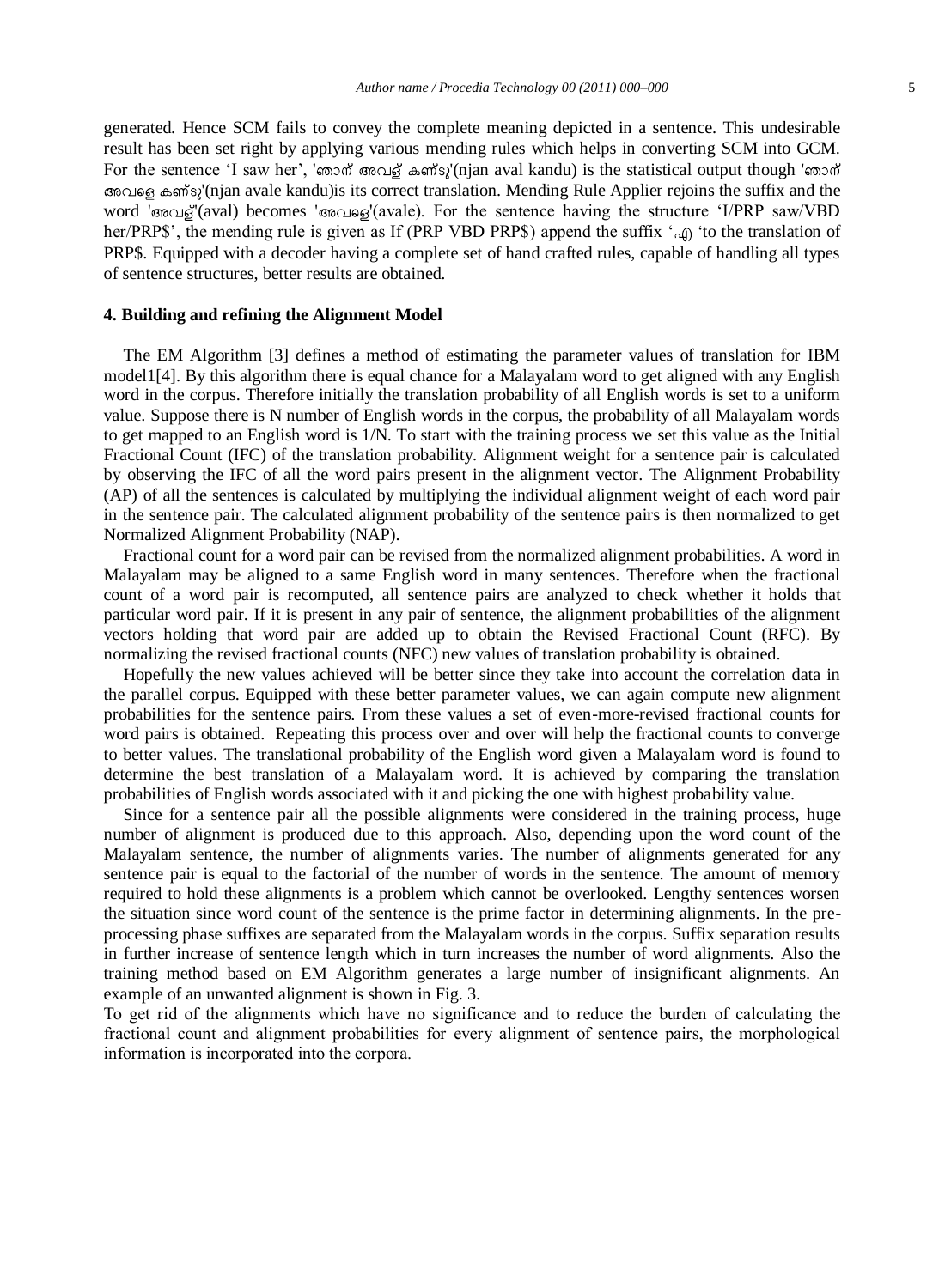

Fig.3. Insignificant Alignment

The bilingual corpus is tagged and then subjected to training. Tagging is done by considering the parts of speech entities of a sentence. The structure of the Malayalam sentence is analyzed and the different Parts of Speech (PoS) categories are identified. In a sentence there may be many words belonging to the same PoS category. After the tagging process, a word that does not have an exact translation in Malayalam may be removed to improve the efficiency of the training phase. The English sentence is tagged in the same manner and paired with its tagged Malayalam translation. The word to word alignments are found only for the words that belong to the same PoS category of both languages. There is little chance for the words belonging to two different categories to be translations of each other and hence they need not be aligned. This helps to bring down the total number of alignments to a greater extent.

Without tagging, when all the words in a sentence is considered, the number of alignments (NA) generated is equal to the factorial of its word count and is shown as

$$
NA = factorial(Ws) \tag{1}
$$

where Ws is the number of words in the sentence. The same corpus when tagged produces less number of alignments than factorial(Ws ). By tagging we are finding the number of categories present in a sentence. There may be many words with the same tag in a sentence. Categorizing the sentence will lead to grouping of words that belong to the same tag. The number of alignments for words belonging to same category is factorial(Wc) where Wc is the number of words in a category. Therefore the total number of alignments of a sentence formed by tagging (NAT)will result in

$$
NAT = \prod_{i=1}^{m} \text{factorial}(Wc \ i). \tag{2}
$$

alignment vectors, where m is the number of PoS categories in a sentence pair. The insignificant alignments ( IA ) we are eliminating can be represented as the difference between Equation 1 and 2 and is given below:

$$
IA = factorial(Ws) - \prod_{i=1}^{m} (3)
$$
\n
$$
i = 1
$$

The insignificant alignments are further reduced by identifying the name entities and cognates present in the English Malayalam sentence pair. Name Entity identification [12] is a process in which the atomic elements in a text is located and classified into different predefined categories. The categories may include name of persons, organizations, places, time units, monetary units, quantities etc. Since entity identification is a subtask of information extraction, it is implemented using local pattern-matching techniques. A Name Entity Database (NED) that contains a large set of name entities is employed for the dictionary look up. In linguistics, cognates are defined as two words having a common etymological origin. Cognates in two different languages are words that are pronounced in a similar way or with a minor change. For example the word car in English and the word  $\omega \otimes \delta$  in Malayalam are similarly pronounced. Transliteration similarity between the word pairs can be considered for identifying such words.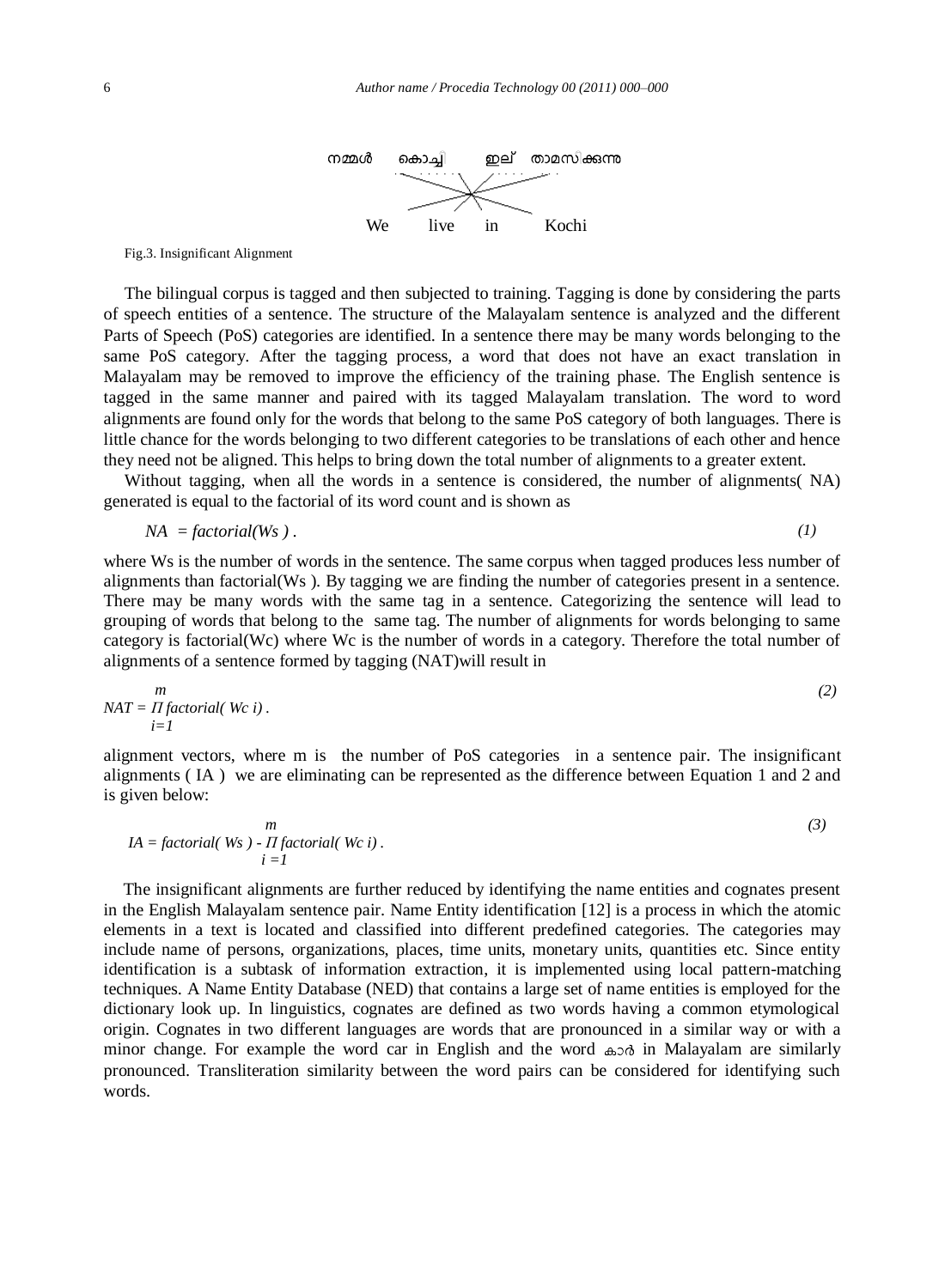*(4)* 

$$
IA = factorial(Ws) - II factorial(Wci) - (NNE + NC)
$$
  

$$
i = l
$$

where NNE is the number of word pairs aligned with name entity and NC is the number of word pairs aligned with cognates.

On setting the alignment vectors to find English to Malayalam word translations, it is observed that certain words in the English sentence carry less sense when treated as single word units. Meaningful translations are generated only on considering group of words rather than individual ones. Representation of numbers in English is mainly expressed as a cluster which includes more than one word. For example, the number "22" is denoted as "twenty two" in English. But in Malayalam the equivalent word translation of 'twenty two 'is given by a single word as ' உக்ஸ்ரீ (irupathirandu).

Sentences are analyzed and grouping rules are applied to frame word sets in English. A match of the Malayalam word to be aligned with the English word set is identified from the "predictable words" database which consists of Malayalam words and its corresponding English translations. The number of insignificant alignments is further brought down by this approach where words of Malayalam are identified whose English translations are predicted with ease. Equation 4 is modified by incorporating the knowledge of predictable Malayalam words and is given as

$$
IA = factorial(Ws) - II factorial(Wci) - \{(NNE + NC)+NPM\}
$$
  
  $i = 1$  (5)

where NPM is the number of alignments identified between Malayalam and its predicted English translation.

#### **5. Developing suffix separation rules**

The requirement of a pre-processing step in the training phase is solely attributable to the peculiar nature of Malayalam language. The inflected form of a word in Malayalam can have various suffixes appended to its root. This characteristic of Malayalam language reduces the probability of a word in the corpus to be present in its root form. For example a word 'goon, 'may appear in the corpus in different forms, for example  $\omega$ m,  $(\omega)$  as,  $\omega$ m,  $(\omega)$  as,  $\omega$ m,  $(\omega)$  as, etc. On setting the word to word alignments in the English Malayalam sentence pair, the inflected Malayalam word is aligned with the English word "India".

These alignments add on to the total alignment weight and in effect reduce the probability rate of the translation of 'India' as ' $\delta m$ <sub>1</sub>'. The word 'India' in an unseen English sentence, when subjected to decoding, produces a translation that definitely mismatches the expected results. All predictions of "India" getting translated as 'gom, 'prove to be wrong since the word 'India' has probability to get translated as ഇന്ത്യയില്, ഇന്ത്യയുടെ and so on. The word translation chosen by the decoder, by analyzing the translation probabilities of different English Malayalam word pair, may not be an apt one to fit into the context of the newly translated sentence. To resolve this issue, suffix separation is brought into picture and the corpus with root words is subjected to training. A post editing technique of rejoining the suffixes, as discussed in [6], is also applied to fill up the missing suffixes thereby bringing back the right meaning expressed by a sentence.

Various sandhi rules are defined in Malayalam for joining two words to form a new one. On applying these rules, the original appearance of the words taking part in this process is altered. Rules are applied by observing the "sounds" of the end syllable of the first word and the start syllable of the second word. In Malayalam grammar, a classification of sandhi rules is done based on whether a word ends with a vowel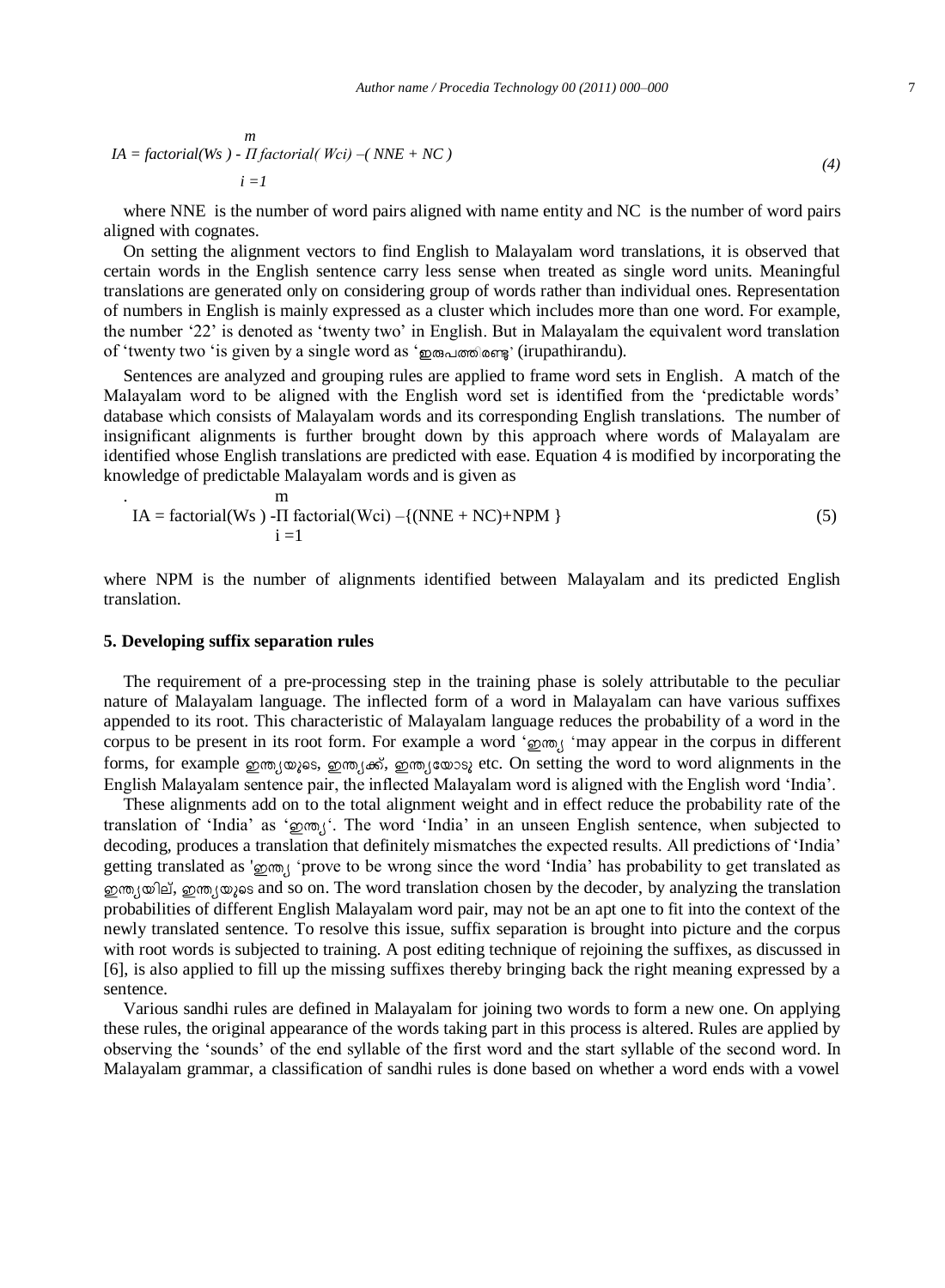(swaram) or a consonant (vyanjanam) and is discussed in [7]. This classification of sandhi rules along with an example is listed in Table 2.

| Category | Type of sandhi       | Rule                  | Example                  |
|----------|----------------------|-----------------------|--------------------------|
|          | Swarasandhi          | $Swaram + swaram$     | മഴ + ഉണ്ട് = മഴയുണ്ട്    |
| П        | Swaravyajana sandhi  | $swaram + vyanjanam$  | താമര + കുളം = താമരക്കുളം |
| Ш        | Vyanjanaswara sandhi | vyanjanam + swaram    | തേന് + ഇല്ല = തേനില്ല    |
| IV       | Vyanjana sandhi      | Vyanjanam + vyanjanam | നെല് + മണി = നെന്മണി     |

Table 2. Types of sandhi rules

Out of this broad classification, words belonging to category I and III are of major concern and splitting up such words have more significance in the training process of SMT from English to Malayalam. The words under category II and IV are split into meaningful units prior to the suffix separation phase.

Separating the suffixes from its base form is a reverse process of "sandhi" where the essence of sandhi rule is applied in the reverse direction. For implementing suffix separation in Malayalam, the word structure is thoroughly analyzed to identify the preceding\_syllable. Based on these preceding\_syllable, suffix separation rules are drafted to split the words. Suffixes starting with vowel sounds like  $\cos \theta$ ,  $\sin \theta$ afform etc. are considered in this process.

The inflected form of a word does not have the suffix present in its original form. To implement suffix separation, the category of suffix to be separated has to be identified. In the example ' $\cos \theta$  +  $\cos \theta$ , the suffix " is present in the abbreviated form as " . These abbreviated forms are the keys to identify the suffixes and a few examples of these suffix\_keys are listed in Table 4. The suffixes are grouped together based on the vowel sound of the start syllable. The suffixes  $\cos \theta$  and  $\cos \theta$  starts

with the same vowel sound ' $\infty$ '. Since the vowel sound in these two suffixes is same, the advantage is that a common rule can be applied to this category in the suffix separation process. Various labels are identified for this category by observing the vowel at the beginning of the suffix. Table 5 illustrates some examples of the suffix labels.

Table 4. Suffix\_keys and Suffix labels

| Suffix_key | Suffix | Suffix label | Examples        |
|------------|--------|--------------|-----------------|
| ിൽ         | ഇൽ     | EE           | ഇൽ, ഇന്, ഇല്ല   |
| റാണ്       | അണ്    | AА           | ആണ്, അല്ലെ, ആൻ  |
| ുള്ള       | றத்த   | LILI         | ഉണ്ട്,ഉള്ള,ഉന്ന |

To implement suffix separation in SMT a lexical database which is a depository of noun and verb roots in Malayalam is used. Also, certain Malayalam words which are not in root form still have equivalent meaningful translations in English. The word '<sub>*'*</sub> *' and interproperties* is semantically equivalent to the word 'his' in English. Even though '*r*  $\alpha$ <sub>'</sub>  $\alpha$ <sup>'</sup> has a suffix appended, it need not be suffix separated. Numerous words like in this category are identified and are listed in the split exception category.

For any word W, the term  $prev(x)$  denotes a substring that starts from the first syllable of W and ends on the syllable preceding x when scanned from the right hand side of W. In the word ' $\alpha$ prev\_( $\varphi$ ) denotes the substring ' $\varphi$  a  $\varphi$ '. Picking up the appropriate rule with the help of the identified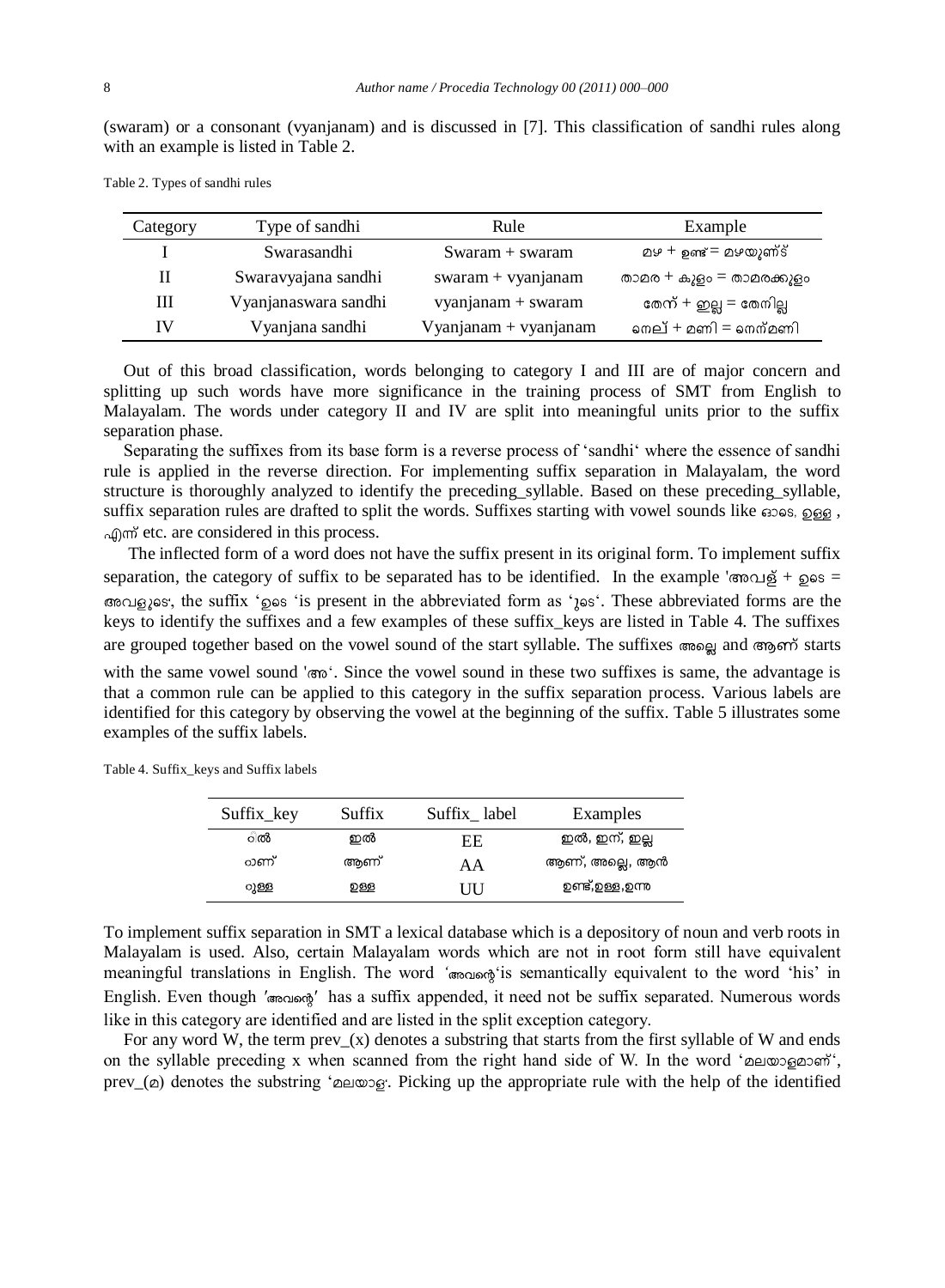preceding \_syllable, suffix\_keys and suffix \_labels and applying it on Malayalam words separates the suffixes from its roots. An example of the sandhi rule generated is given in below. The quick look up table that summarizes the classification of the suffix separation rules can be utilized as a guideline to separate suffixes beginning with vowel sounds from any word in the Malayalam language.

| Rule<br>No. | Check letter<br>(CL) | Suffix<br>Label | Examples                  | Suffix<br>separation rules                     | Function                                                        |
|-------------|----------------------|-----------------|---------------------------|------------------------------------------------|-----------------------------------------------------------------|
|             | ള                    | AA<br>EE<br>UU  | വാളാണ്<br>വാളിൽ<br>വാളള്ള | prev $\epsilon$ + $\omega$ <sup>+</sup> suffix | Can retrieve words ending with co<br>Roots extracted : വാൾ, അവൾ |

#### **6. Observations and results achieved**

The English Malayalam sample corpus used for training includes 250 sentences pairs with 1800 words. The experimental Malayalam corpus is built based on www.mathrubhumi.com, a news site providing local news on Kerala. It has been observed that better training results are achieved by selecting a corpus that is adequate enough to represent all the characteristics of the source and target languages chosen for translation. Also, the strength and correctness of the corpus is a necessity to achieve the desired output.

Table 6. Summary of results

| Type of                      |                                                            | <b>Evaluation Metric</b> |           |             |
|------------------------------|------------------------------------------------------------|--------------------------|-----------|-------------|
| sentence                     | Technique                                                  | WER                      | F measure | <b>BLEU</b> |
| Sentences in<br>training set | Baseline $+$ with suffix                                   | 0.3313                   | 0.57      | 0.48        |
|                              | Baseline $+$ suffix separation                             | 0.1863                   | 0.78      | 0.69        |
|                              | Baseline $+$ suffix separation $+$ refined alignment model | 0.17732                  | 0.81      | 0.74        |
|                              | Baseline $+$ with suffix                                   | 0.6083                   | 0.26      | 0.22        |
| Unseen<br>sentences          | Baseline $+$ suffix separation                             | 0.4444                   | 0.44      | 0.38        |
|                              | Baseline $+$ suffix separation $+$ refined alignment model | 0.3461                   | 0.52      | 0.43        |

Evaluation metrics proposed in [11] were applied on sentences present in the training set and on totally unseen sentences. Three reference corpora were used for testing. The summary of the results are shown in Table 2. The criteria used for the evaluation are discussed below. Word Error Rate (WER) is a metric is based on the minimum edit distance between the target sentence and the sentences in the reference set. F measure is a "maximum matching" technique where subsets of co-occurrences in the target and reference text are counted so that no token is counted twice. BLEU is a metric that is based on counting the number of n-grams matches between the target and reference sentence.

Imparting the parts of speech information into the parallel corpus has made it rich with more information which in turn helps in picking up the correct translation for a given Malayalam word. It has reduced the complexity of the alignment model by cutting short the insignificant alignments. Again eliminating the stop words in Malayalam and English corpus before the training phase has brought down the word counts of the sentences and thereby the number of alignments too.

The meaningless alignments have a tendency to consume more space and time thereby increasing the space and time complexity of the training process. It has been observed that the rate of generating alignment vectors have fallen down to a remarkably low value as shown by Equation 1. Here the alignment vectors are directly proportional to the number of words in the PoS category and not to the number of words in the sentence pair. Utmost care has to be taken while tagging the corpus, since wrong tagging leads to the generation of absurd translations. For the annotation of the corpus with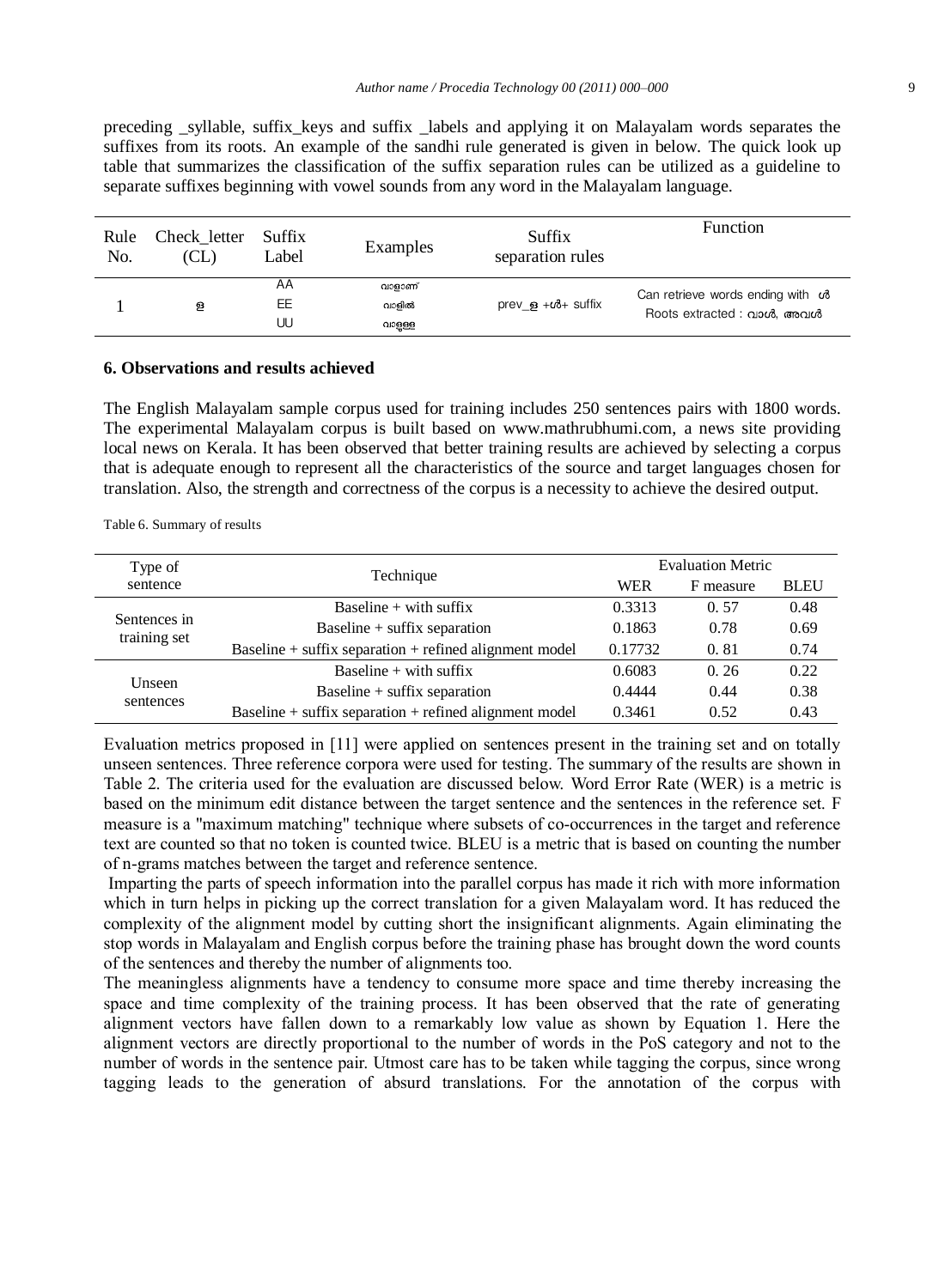morphological information, we use an in-house parts of speech tagger for Malayalam and the Stanford POS tagger for English. By enhancing the training technique, it is observed that the translation probabilities calculated from the corpus shows better statistical values of translation probability. The end product of the training phase is obtained much faster. In the iterative process of finding the best translation, it takes less number of rounds to complete the training process.

The effect of suffix separation is clearly depicted in Table 2. On evaluating the results of the corpus trained without suffix separation, it was found that the final translation included many number of unwanted insertions which reduced the quality of translation. It is noted that the results of suffix separated corpus is giving better score for WER, F measure and BLEU than the one with suffixes. Even though the translations produced depicts correct meaning of the English sentence, the expected score is not met. This is due to the large number of word substitutions rather than insertions and deletions occurring in the translated sentence when compared to the reference text.

#### **6. CONCLUSION**

A frame work to build a machine translation system from English to Malayalam using statistical models is presented in this paper. The alignment model with the knowledge of category tags, name entities, cognates and predictable Malayalam translations eliminates the insignificant alignments and simplifies the complexity of the training phase in SMT. This technique helps to improve the quality of word translations obtained for Malayalam words from the parallel corpus. To simplify the task of implementing the suffix separator various hand crafted rules are designed to separate the suffixes of Malayalam. Also, post editing techniques like order conversion and mending rules for suffix rejoining enhances the outcome of the decoder. The performance of the SMT is evaluated using WER, F measure and BLEU metrics and the results prove that the translations are of fairly good quality. This method can be further extended and employed in translating any language into Malayalam by incorporating the corresponding bilingual corpus along with its order conversion rules.

# **References**

- [1] Lopez, A.,.Statistical machine translation. *ACM Comput. Surv.,* 40, 3, Article 8, 2008.
- [2] Ananthakrishnan, R, Hegde, J, Bhattacharyya, P., Shah, R., Sasikumar, M. Simple Syntactic and Morphological Processing Can Help English-Hindi Statistical Machine Translation. *In the Proceedings of International Joint Conference on NLP(IJCNLP08),* Hyderabad, 2008.
- [3] Badodekar, S. A survey of Translation Resources,Services and Tools for Indian Languages. *In the Proceedings of the Language Engineering Conference, Hyderabad,* 2002.
- [4] Brown P F, Pietra S A D,Pietra V J D, Jelinek F, Lafferty J D,Mercer R L, Roossin P S. A Statistical Approach to Machine Translation. *Comput. Linguistics, 16(2),* pp 79–85, 1990.
- [5] Brown P F, Pietra S A D, Pietra V J D, Mercer R L. The mathematics of statistical machine translation: Parameter estimation**.** *Comput. Linguistics, 19(2)*,pp263–31, 1993
- [6] Durgesh, R. Machine Translation in India: A Brief Survey. *In the Proceedings of SCALLA. Conference,*  Bangalore, 2001.
- [7] Knight K. A statistical MT tutorial work book. Unpublished, http://www.cisp.jhu. edu/ws99/projects/mt/wkbk.rtf ,1999.
- [8] Koehn P. Pharaoh: A beam search decoder for phrase-based statistical machine translation models. *In Proceedings of the Conference of the Association for Machine Translation in the Americas (AMTA),* 2004.
- [9] Rajaraja Varma A R. *Keralapanineeyam,* Eight edition, DC books, 2006.
- [10] Sanchis G, S<sup>'</sup>nchez J A. Vocabulary Extension via PoS Information for SMT. *In the Proceedings of the NAACL ,*2006.
- [11] Stent A, Marge M, Singhai M. Evaluating evaluation methods for generation in the presence of variation*. In Proceedings of CICLing 2005, Mexico City,* pp 341-351, 2005.